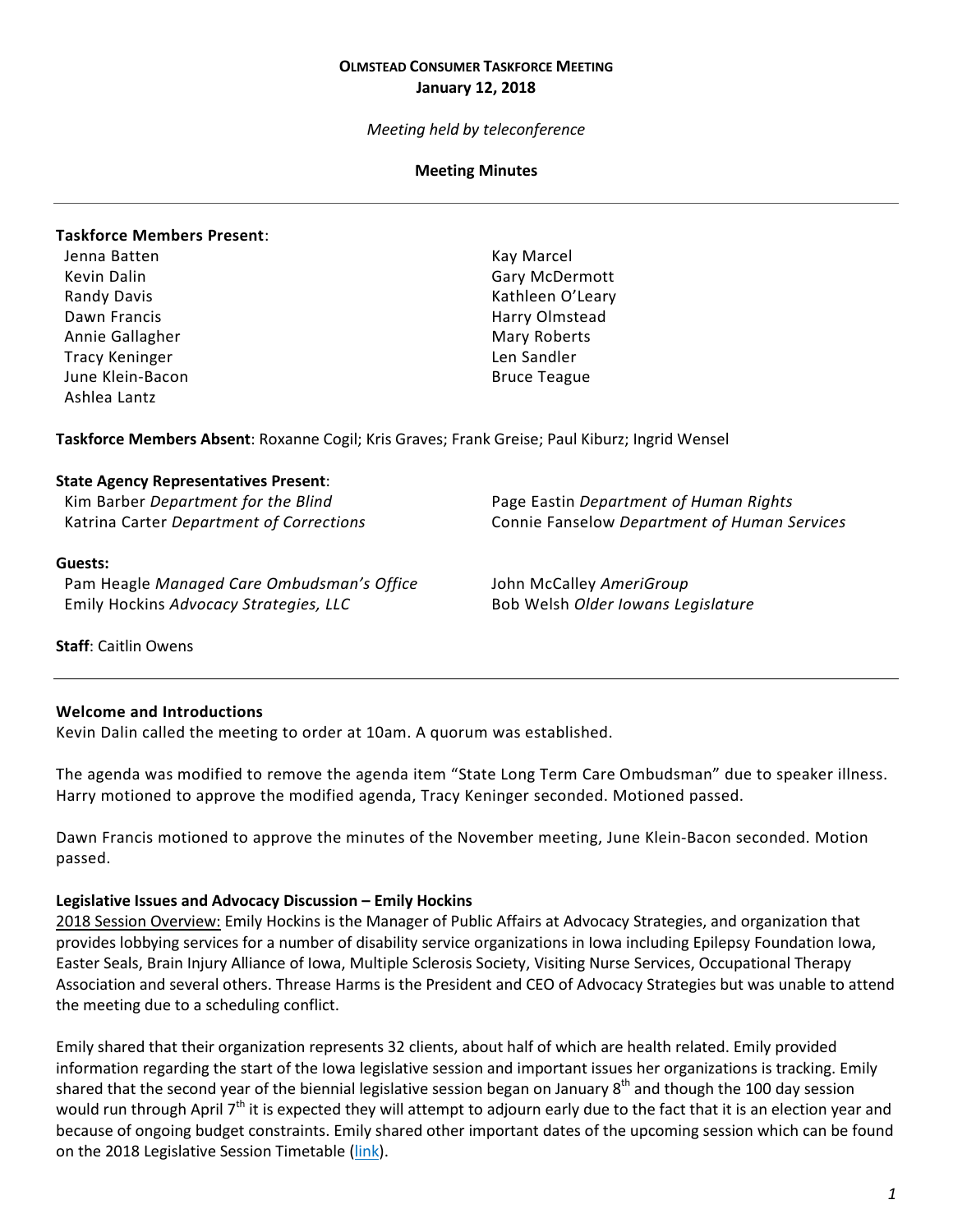The Iowa House of Representatives is controlled by the Republican Party this year with a 58 to 41 split and one empty seat. There will be a special election on January  $16^{th}$  to fill the seat vacated by now-Senator Carlin who was elected to the Iowa Senate after the retirement of Bill Anderson. The Speaker of the House is Linda Upmeyer of Clear Lake, the Majority Leader is Chris Hagenow of Windsor Heights, and the Minority Leader is Mark Smith of Marshalltown. The Iowa Senate is also controlled by the Republican Party with the majority party holding 29 seats of 50 seats. The Senate Majority Leader is Bill Dix of Shell Rock, and the Democratic Leader is Janet Peterson of Des Moines who is new to the position this year. Emily noted that Senator Peterson's background is in health and commerce and she is a good contact for disability and health related issues.

Emily shared that because this is an election year they do not expect much to happen on major policy issues this session. She said the session is beginning with a deficit for the current fiscal year which began on July 1, 2017 so a early focus will be a de-appropriations bill to cut \$90 million from the current fiscal year's budget.

Emily shared several big policy issues being monitored by her office including the budget, tax reform, water quality, and mental health. Regarding tax reform she said this will be difficult because of the budget shortfalls but there has been talk of taking a long term approach and addressing over the next few years. She shared that Governor Reynolds' State of the State address outlined several priorities including workforce issues, broadband access, mental health, and opioid addiction. Specific priorities outlined in the speech regarding mental health were appropriating funds to Des Moines University and NAMI to support their initiative to train health care professionals to identify and treat patients with mental health challenges; establishing residential access centers to provide short-term crisis services to help individuals stabilize and return to the community; and creating a long-term sustainable funding structure to support MHDS Regions and the creation of crisis access centers across the state.

Emily shared that there hasn't been specific talk of putting resources towards the HCBS Waiver waitlist this session, but there are two bills that have been introduced that propose removing the long term services and supports population from managed care though it is unlikely they will gain traction.

Advocacy Tips: Emily shared suggestions on how to advocate and engage with legislators noting that health and disability policy issues won't be resolved or changed if people with lived experience aren't sharing their voice, opinions, and solutions. Emily suggested putting partisan politics aside and having open conversations and making sure policy makers know who you are, what issues matter to you, and how you can be used as a resource. She said establishing a method of ongoing communication is helpful, especially during session breaks and it is wise to make these connections before needing their assistance. She suggested attending town halls, forums, and other meetings, and also inviting policy makers to attend meetings, sending them relevant articles and information, and prioritizing face-to-face communication when possible. She underscored the key is open communication and relationship building.

Emily shared several resources for advocates, which are linked above. She also requested her and Threase Harms' contact information be shared in the minutes and encouraged individuals to reach out with questions. Emily's email address is [emily@advocacyiowa.com](mailto:emily@advocacyiowa.com) and Threase's is [threase@advocacyiowa.com.](mailto:threase@advocacyiowa.com)

## *Comments/Action Items:*

Harry Olmstead suggested getting active in campaigns to get a deeper understanding of where elected officials stand on issues before they take office.

## **Department of Human Services Update – Connie Fanselow**

Connie Fanselow shared that the Olmstead Plan was adopted by the Council on Human Services and they are working to get it posted on the DHS website. She shared that she is working on adding outcomes from the Personal Experience Survey to the plan, which initially they had not included but recently found out they would be able to gather that data. She said this information will give a useful perspective from people utilizing services and their satisfaction.

She said they will be scheduling public meetings around the state to get more feedback on the plan in the spring to avoid scheduling during the unpredictable winter months.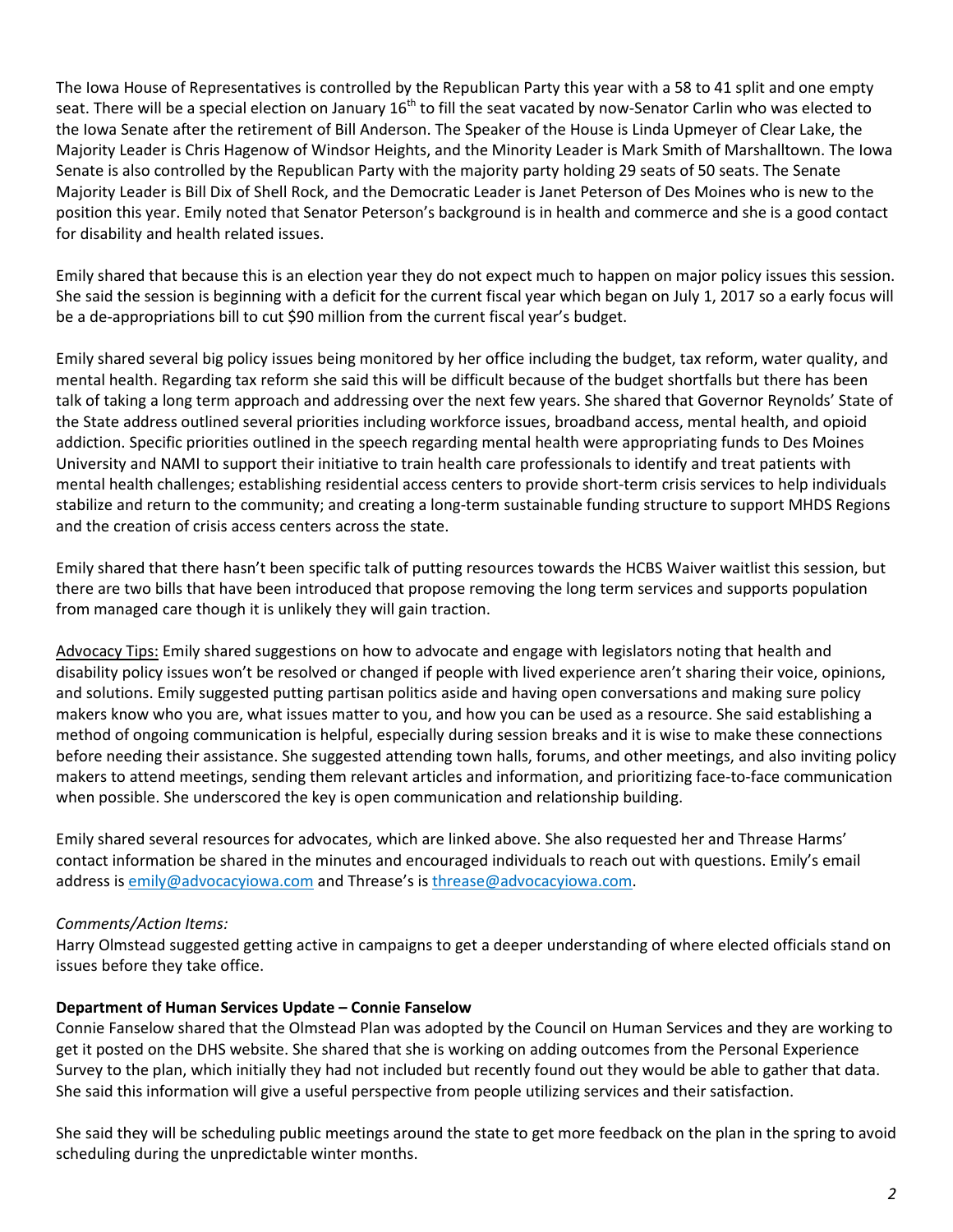Connie shared that the Complex Service Needs Workgroup report was submitted to the legislature in December. She said the group met for quite a few sessions this last year and developed a report with recommendations on how to improve the mental health system in Iowa. The report is available online. The report contained five major recommendations for actual service centers of types of services to be available across the state. The recommendations were:

- Six Access Centers where individuals who are medically stable can receive crisis and subacute residential services. This would be for individuals who do not need an inpatient psychiatric hospital level of care.
- 11 more Assertive Community Treatment Teams. Services are team-based intensive, individualized, flexible supports to individuals with mental illness in their homes and community. ACT teams include psychiatry, social work, nursing, substance use disorder treatment, and vocational rehabilitation.
- A full array of mental health crisis response and sub-acute residential services, including a 24-hour crisis line.
- Intensive Residential Service Homes that provide intensive, coordinated, residential supported community living services for individuals with the most intensive serious and persistent mental illness.
- Tertiary Care Psychiatric Hospitals that treat individuals other mental health providers find too difficult or dangerous to treat, and ensure a seamless and successful integration back into the community.

# *Comments/Action Items:*

Kay Marcel asked if there were recommendations for new appropriations or redirection of current funds to implement these recommendations. Connie said the workgroup acknowledged there would be funding needed, but the report didn't address where that might come from. Connie said the report included recommendations for legislative action.

June asked where the Taskforce should submit comments in support of the recommendations. Connie said she wasn't sure if the group was meeting again but comments could be submitted to Rick Shults or directly to the legislature. June made a motion for the executive committee to review the complex needs report and submit comments, Dawn seconded. Motion passed.

# **Taskforce Committee Reports**

Executive Committee (Kevin Dalin): Kevin shared that the executive committee discussed pushing and terms to later in the year to avoid overlap with start of legislative session. In the past the March meeting has been the last meeting for outgoing members and May is the first meeting for new members, though terms technically don't end until May there is usually a bit of a grey period between March and May. By pushing it back a few months there won't be diverted attention during the legislative session, and new members won't be starting right as the session is ending. The executive committee is proposing the July meeting be the last meeting for outgoing members and new members beginning in September. This also fits well with the annual awards typically handed out in July. This means applications would open in late April or early May and new members would be approved at the July meeting.

Dawn noted it would also make sense to shift officer elections to match the nominations cycle. She asked if there was anything in the bylaws that would conflict with moving the nominations and officer elections. Caitlin Owens said the only conflict was wording in the bylaws that state the annual meeting is in March. She suggested the executive committee review the bylaws more carefully and discuss the need for any amendments and report back at the March meeting.

Medicaid Committee (Harry Olmstead): Harry shared that several members of the executive committee, including the co-chairs of the Medicaid committee met with the new of DHS, Jerry Foxhoven, on December 20<sup>th</sup>. In attendance were Roxanne Cogil, Jerry Foxhoven, Dawn Francis, Caitlin Owens, Harry Olmstead, and Rick Shults.

The main focus of the meeting was introducing Director Foxhoven to the Taskforce, hearing about his areas of focus and background, discussing the Olmstead Plan, and discussing ways the Taskforce can partner with DHS. Director Foxhoven shared that he is a data driven person, likes to know what they are doing wrong but also what they are doing right. Values lived experience perspectives.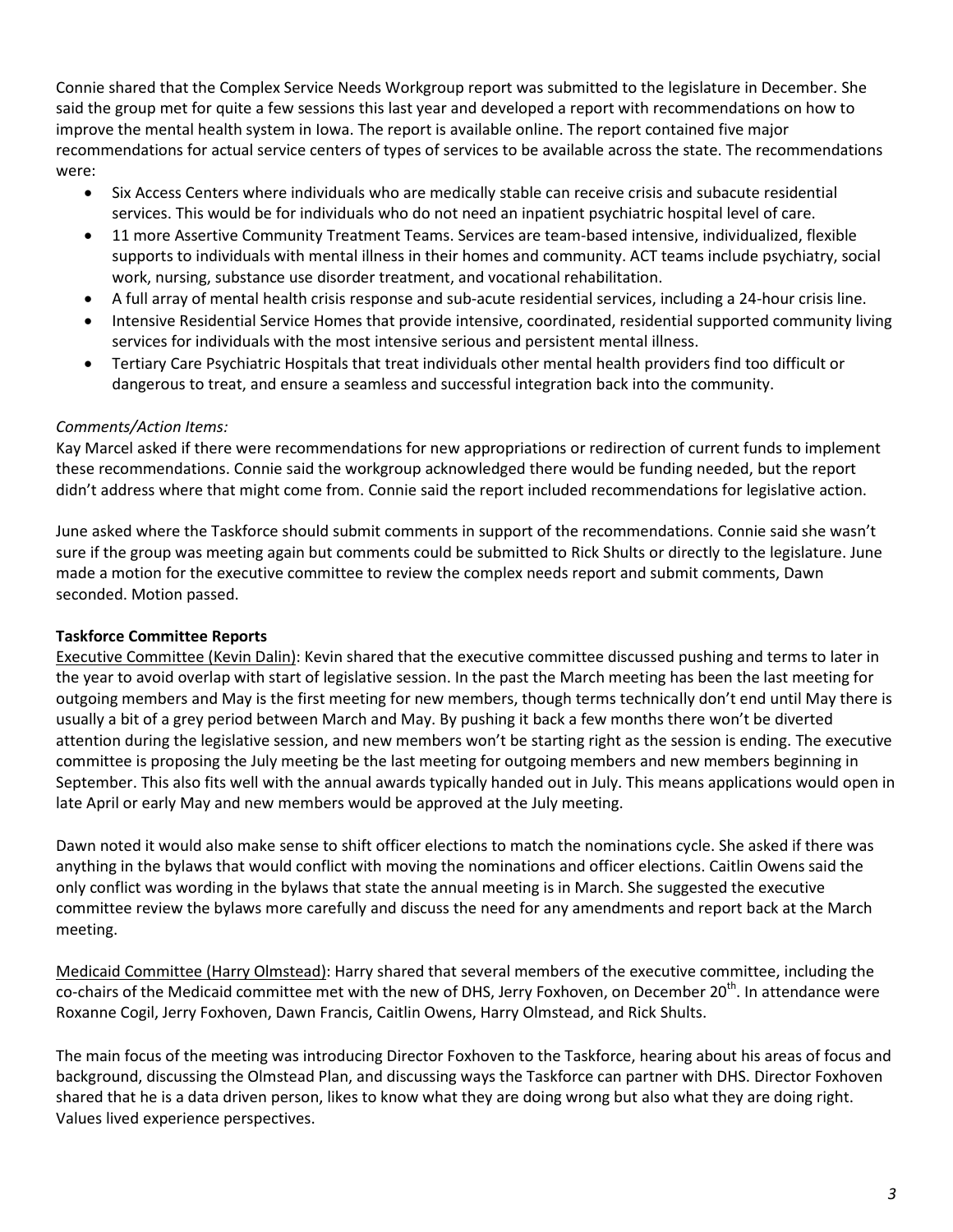Another major topic of discussion was the Olmstead Plan which has been adopted by the Council on Human Services. Rick and Director Foxhoven shared that it will continue to be refined and improved. Director Foxhoven said he wants to collect the data outlined in the plan, share it with the Taskforce, and hear what we are doing well/need to work on. Regarding how often data from the Olmstead Plan will be reported, some of the data sources have existing schedules (quarterly, annually, etc). Some of the data will be dependent on those set schedules, but they would like to try to at least review the data quarterly. They are aiming to start reviewing in March and quarterly thereafter.

When asked how the Taskforce can partner with DHS on the Olmstead Plan Director Foxhoven and Rick said continuing to provide feedback is helpful. DHS will continue to share information with the Taskforce and hopes to get feedback on each part of it. It's a big plan with a lot of data and it might be beneficial do make a plan to review it one part at a time as it is not realistic to go through the whole plan regularly at meetings. They said they also need to consider how to pull all of the individual data sources together in a way that is meaningful. Director Foxhoven said he would like the Taskforce provide feedback to help make sure the data they are highlighting is meaningful.

When asked how the Taskforce can partner with DHS to address the needs of the LTSS population Director Foxhoven and Rick said they need to identify what services are important, what needs to be done, and what is missing. It is not useful to complain about without proposing solutions. If Taskforce members are seeing people who need services they are not receiving DHS needs to know about it, they need to put a price tag on it, tell the legislature about it, and put it in the MCO contracts.

# **State Agency Updates**

Iowa Department for the Blind (Kim Barber): The Department for the Blind has opened up positions to fill for temporary summer youth counselors who will mentor youth ages 14-21 during IDB's two month residential summer program. Youth counselors will be assisting to teach alternative techniques of blindness through classes such as braille, cane travel, assistive technology, home and personal management and woodshop, or teaching alternative techniques of blindness through assisting students in their apartments and during evening and weekend activities.

Kim reported they are still in the hiring process for securing an independent living rehabilitation teacher for their program to serve northeast and eastern Iowa. This position will replace vacancy left by the teacher who retired in October. She said they currently have a substitute teacher who has worked for the Department for many years, and so far there are several applicants who have applied to this position. She said they feel confident that they will find a qualified job candidate from the current pool of applicants. Kim said she is excited to share that their director recently announced her support to replace one Independent Living Teacher position due to various cost savings strategies they have taken over this past year. This position will be domiciled out of Polk county; available to serve statewide; however, will be assigned a service region after the job applicant is hired and trained. She said they do need more boots on the ground to provide timely and effective direct statewide services so this will certainly help.

Kim shared that there is an upcoming American Foundation for the Blind Leadership Conference in Oakland, California that she will be attending in early April. The conference attracts established and emerging leaders in the blindness field. This leadership conference will cover the most pressing and relevant topics in the field of blindness and will offer many opportunities to learn from the best and brightest minds in our field. Kim has been invited to speak about the Department's Regional Cluster Model that they have been piloting for about six months. Other program managers are said to be excited to hear about their results and to see if some of the same principles can be applied in their states in order to increase success rates for blind citizens.

Kim shared that Director Wharton holds a monthly Director's Forum where the general public can join her by phone or in person at the Department. The next public forum will be held Monday, January 22 from 5:15 p.m. to 6:15 p.m. Anyone interested in participating is encouraged to attend. For more information about the location or the call in number to participate by phone can call the Iowa Department for the Blind at (800)362-2587 or (515)281-1333.

Department of Human Rights (Page Eastin): Page reported the APSE Day on the Hill is January 18th. There is an advocacy training from noon-1 at Iowa Vocational Rehabilitation Services (IVRS) and the reception is from 1-4 at the Capitol Rotunda. Page is working on a subminimum wage publication that will be released in spring, 2018. This will be available